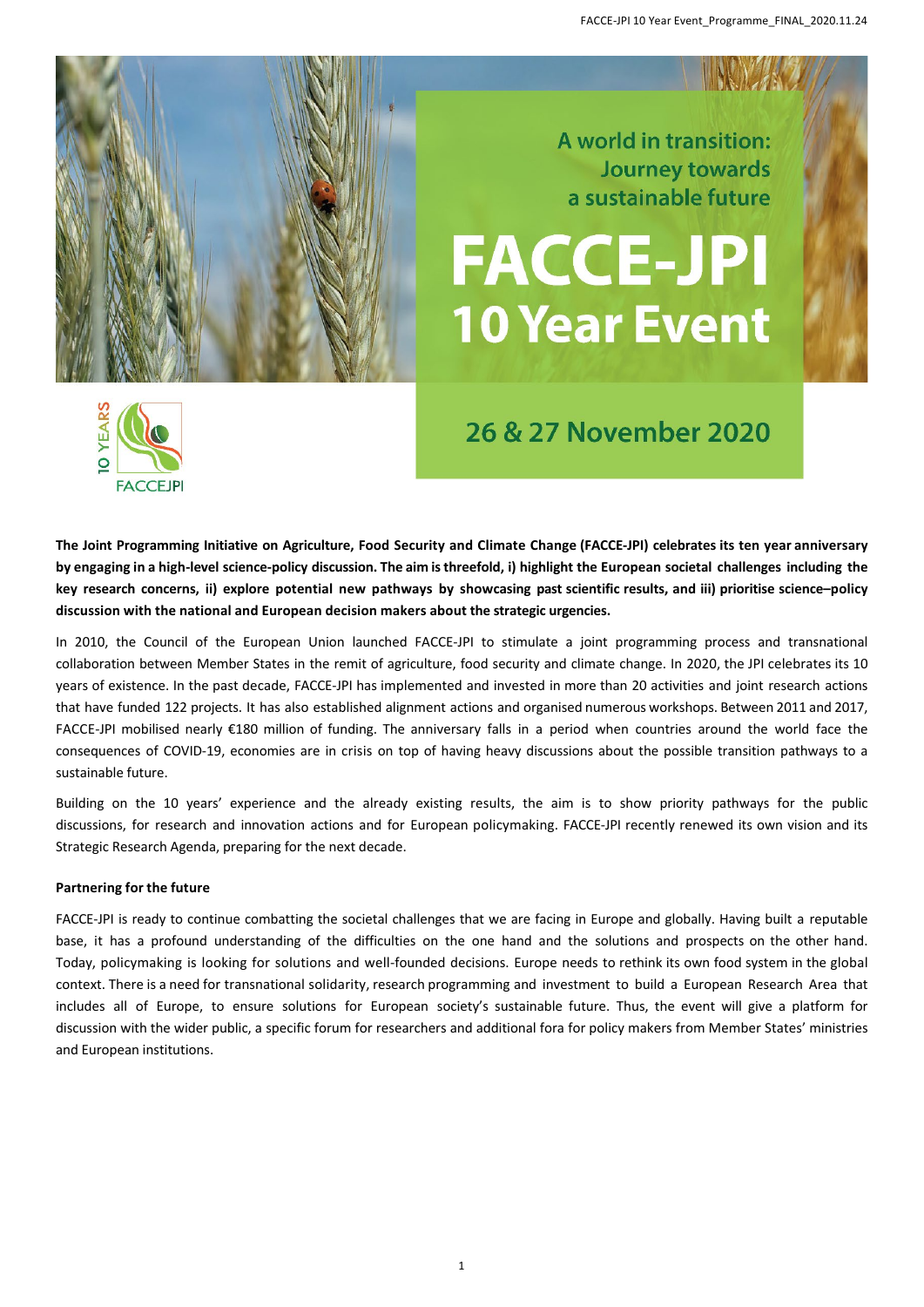#### **Programme**

#### *Virtual Session 1*

### **26 November 2020 – 14:00-15:30h | EURACTIV Virtual Conference – sponsored by FACCE-JPI The European Food System - The transition towards sustainability and climate mitigation**

#### *Moderator: EURACTIV*

The session aims to engage the wider public into a discussion about the future of European Food System. The aim is to highlight the major questions and priorities, including those sectors and interested stakeholders who are not necessary influenced directly by the future of the agri-food system. However, they might be affected due to the major changes. Our society faces challenges more urgent than ever. The food sector is striving to transform the way that we produce, manage and consume food. This will achieve sustainable and resilient agricultural production systems that can at the same time help reduce emissions and adapt to changing environmental conditions.

The Covid-19 pandemic has also raised questions about the fragility of our food supply, putting food security back on the agenda. Coupled with the on-going threat of climate change, agriculture has a crucial role to play to ensure European food remains safe, nutritious, affordable and plentiful.

A sustainably-driven recovery in Europe will require a re-think of the agrifood system with an integrated approach to climate, food and ecosystems. There is a growing polarisation in the way society perceives solutions to agrifood challenges. Some focus on sustainability, whilst others favor economic 'pragmatism'. To achieve sustainable food systems, policymakers must look at evidence-based arguments, engaging with actors from multiple sectors at local, national and regional level. Only this will lead to a holistic, fair, and coordinated approach. Ongoing investments in research and innovation will be crucial to achieve the necessary changes.

Join this EURACTIV Virtual Conference to discuss how the European food system can be changed, taking account of European resources, resilience, production, consumption, consumer choices and geographical balance, and how can this best be achieved sustainably, minimizing the effects of climate change?

#### **Invited panellists**

- Wim Haentjens, Policy Officer in Bioeconomy and Food Systems Unit, Directorate General Research & Innovation, European Commission
- Atidzhe Alieva-Veli, Bulgarian Member of the AGRI Committee, European Parliament
- Maximo Torero, Director general for the Economic and Social Development Department, Food and Agriculture Organisation
- Frank Ewert, Scientific Director of Leibniz Centre for Agricultural Landscape Research (ZALF) and Professor of Crop Science at the Institute of Crop Science and Resource Conservation (INRES) at the University of Bonn and FACCE-JPI Scientific Advisory Board Chair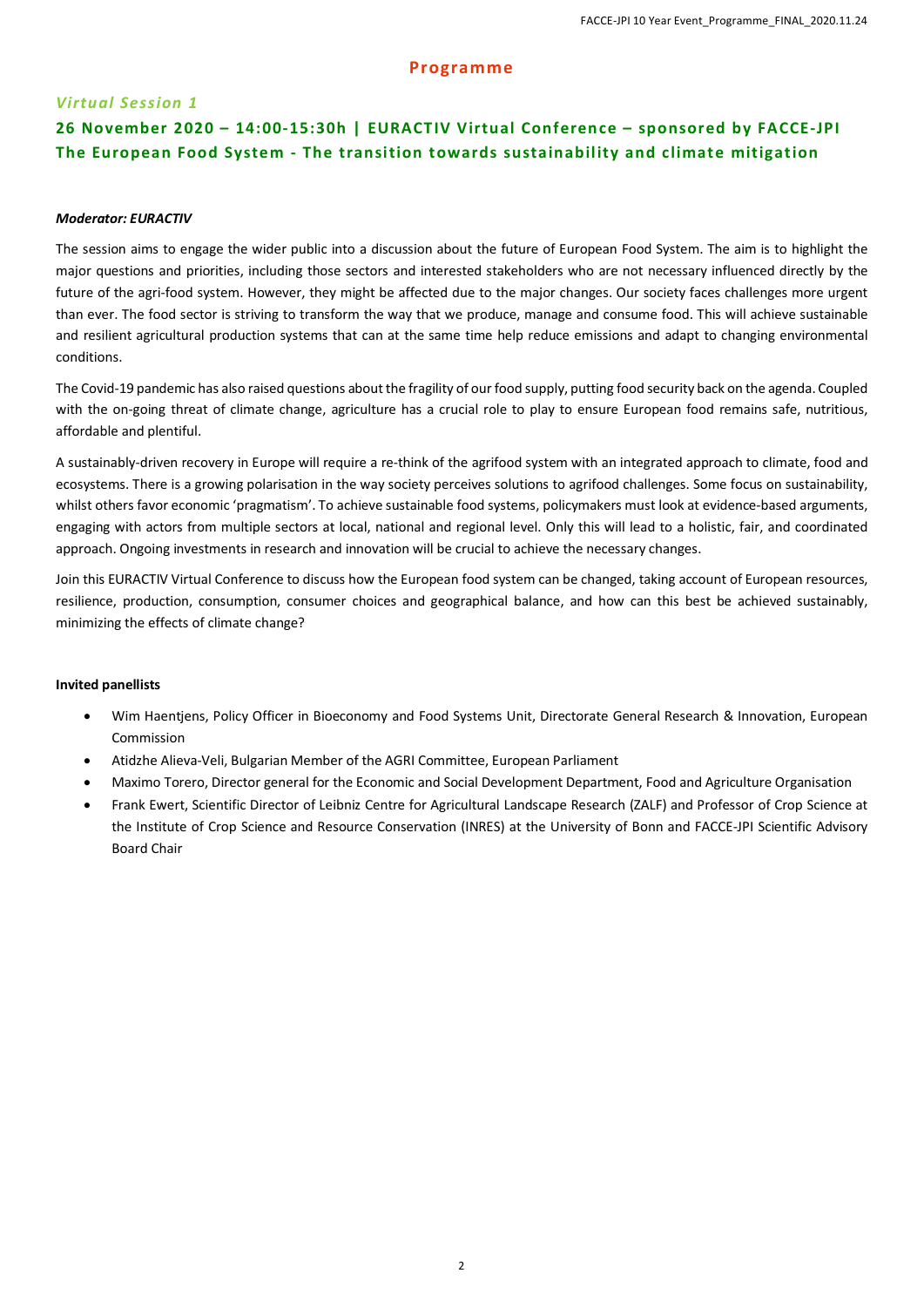## *Virtual Session 2* **27 November 2020 – 10:00-13:00h | FACCE-JPI Scientific Debate The critical role of science- Learning from the past to cope with future challenges**

#### *Moderator: Leo Enright*

The session aims to highlight the potential research priorities to steer discussion between researchers and national research policy makers. In the context of the new FACCE JPI Strategic Research Agenda the research priorities will be presented. Research results from the past drive today's decisions, the research priorities set today will influence the future consequences. FACCE-JPI with its large portfolio of research projects and their scientific results could benefit the Member States and European priorities. The European Research Area is revitalised by the mission-oriented approach and ambitious investment in European Partnerships. Showcasing the research outcomes and their impacts will contribute to the discussions that will set the future research priorities. FACCE-JPI and its Strategic Research Agenda are set to contribute to national and European missions and partnerships.

| 10:00-10:05 | <b>Welcome and opening by Events Chair</b>                                                                              |
|-------------|-------------------------------------------------------------------------------------------------------------------------|
|             | Barna Kovács, FACCE-JPI Governing Board Vice-Chair, Secretary General of BIOEAST Initiative, counsellor at the          |
|             | Permanent Representation of Hungary to the EU                                                                           |
| 10:05-10:25 | Keynote: The role of science in simplifying complexity in uncertain times + Q&A                                         |
|             | Margaret Gill, Emeritus Professor at the University of Aberdeen, Chair of the EU Think Tank in the Fit4Food2030         |
|             | project, Chair of the Scottish Science Advisory Council and Chair of the UKRI-BBSRC Sustainable Agriculture and         |
|             | Food Strategy Advisory Panel and former Chair of the FACCE-JPI Scientific Advisory Board                                |
| 10:25-10:35 | FACCE-JPI Strategic Research Agenda                                                                                     |
|             | Gianluca Brunori, full Professor of Food Policy at the Department of Agriculture, Food and Environment at the           |
|             | University of Pisa and FACCE-JPI SAB Vice-Chair                                                                         |
| 10:35-11:35 | Science presentations of success stories from FACCE-JPI each followed by Q&A                                            |
|             | FACCE MACSUR - Martin Banse, Director of Thünen Institute of Market Analysis                                            |
|             | METHLAB (FACCE-JPI ERA-GAS 2016 Call) - Catherine Stanton, Senior Principal Research Officer, Teagasc Food              |
|             | Research Centre Moorepark                                                                                               |
|             | <b>DEVIL (FACCE-JPI - Belmont Forum) – Pete Smith, Professor of Soils and Global Change at the University of</b>        |
|             | Aberdeen and Science Director of the Scottish Climate Change Centre of Expertise (ClimateXChange)                       |
|             | Agronickel (FACCE SURPLUS 2015 Call) - Guillaume Echevarria, Professor of Soil Biogeochemistry at ENSAIA /              |
|             | Université de Lorraine - INRAE                                                                                          |
| 11:35-12:00 | <b>BREAK 25 min</b>                                                                                                     |
| 12:00-13:00 | Panel discussion on needs and priorities in the context of research programming for the future and the role of          |
|             | <b>FACCE JPI</b>                                                                                                        |
|             | Gudrun Langthaler, Chair of FACCE-JPI Governing Board and Special Advisor, Department of Bioeconomy,                    |
|             | Research Council of Norway                                                                                              |
|             | José Manuel González Vicente, Spanish delegate to the Horizon 2020, SC2 Programme Committee<br>$\overline{\phantom{a}}$ |
|             | Agata Foks, Polish delegate to the Horizon 2020, SC2 Programme Committee                                                |
|             | Frank O'Mara, Director of Research, Teagasc                                                                             |

Gianluca Brunori, Vice-Chair of the FACCE JPI Scientific Advisory Board